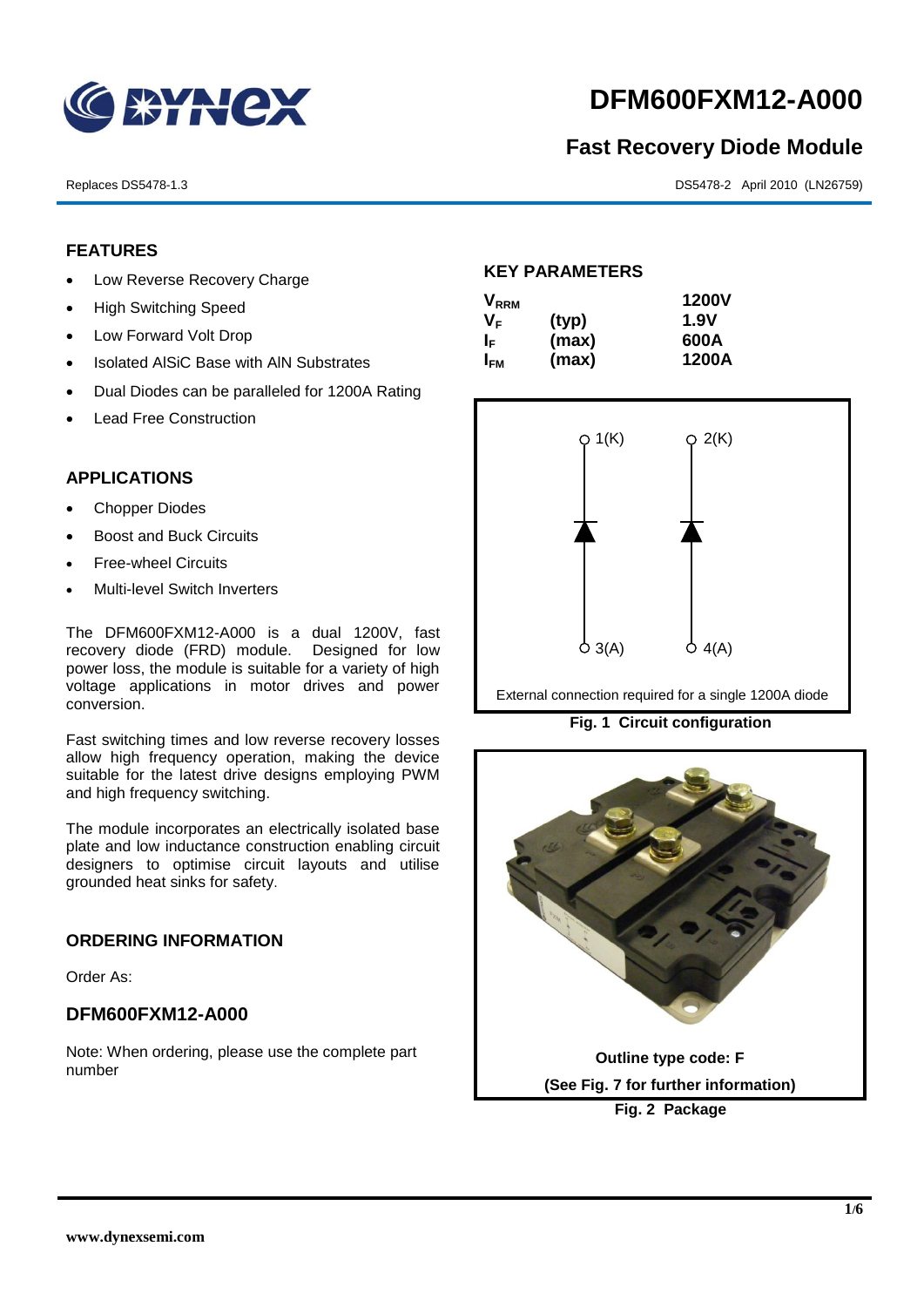# **ABSOLUTE MAXIMUM RATINGS**

Stresses above those listed under 'Absolute Maximum Ratings' may cause permanent damage to the device. In extreme conditions, as with all semiconductors, this may include potentially hazardous rupture of the package. Appropriate safety precautions should always be followed. Exposure to Absolute Maximum Ratings may affect device reliability.

#### **Tcase = 25°C unless stated otherwise**

| Symbol                  | <b>Parameter</b>                  | <b>Test Conditions</b>                                      | Max. | <b>Units</b> |
|-------------------------|-----------------------------------|-------------------------------------------------------------|------|--------------|
| <b>V</b> <sub>RRM</sub> | Repetitive peak reverse voltage   | $T_i = 125$ °C                                              | 1200 | V            |
| $\mathsf{I}_\mathsf{F}$ | Forward current (per arm)         | DC, $T_{\text{case}} = 75^{\circ}$ C, $T_i = 125^{\circ}$ C | 600  | A            |
| $I_{FM}$                | Max. forward current              | $T_{\text{case}} = 110^{\circ}C, t_{p} = 1ms$               | 1200 | A            |
| $I^2t$                  | $I2t$ value fuse current rating   | $V_R = 0$ , $t_p = 10$ ms, $T_i = 125$ °C                   | 100  | $kA^2s$      |
| $P_{\text{max}}$        | Max. transistor power dissipation | $T_{\text{case}} = 25^{\circ}C$ , $T_i = 125^{\circ}C$      | 2500 | W            |
| $V_{\sf isol}$          | Isolation voltage - per module    | Commoned terminals to base plate.<br>AC RMS, 1 min, 50Hz    | 2500 | V            |
| $Q_{PD}$                | Partial discharge - per module    | IEC1287, $V_1$ = 1300V, $V_2$ = 1000V, 50Hz RMS             | 10   | рC           |

# **THERMAL AND MECHANICAL RATINGS**

| Internal insulation material:     | AIN              |
|-----------------------------------|------------------|
| Baseplate material:               | <b>AISiC</b>     |
| Creepage distance:                | 20 <sub>mm</sub> |
| Clearance:                        | 10 <sub>mm</sub> |
| CTI (Comparative Tracking Index): | 350              |

| Symbol              | <b>Parameter</b>                                      | <b>Test Conditions</b>                        | Min                      | Typ. | Max | <b>Units</b>    |
|---------------------|-------------------------------------------------------|-----------------------------------------------|--------------------------|------|-----|-----------------|
| $R_{th(i-c)}$       | Thermal resistance (per arm)                          | Continuous dissipation -<br>junction to case  |                          | ۰    | 40  | °C/kW           |
| $R_{th(c-h)}$       | Thermal resistance -<br>case to heatsink (per module) | Mounting torque 5Nm<br>(with mounting grease) |                          | ۰    | 8   | °C/kW           |
| $T_i$               | Junction temperature                                  |                                               | $\overline{\phantom{0}}$ | ۰    | 125 | $\rm ^{\circ}C$ |
| $T_{\text{stg}}$    | Storage temperature range                             |                                               | $-40$                    | ۰    | 125 | $^{\circ}C$     |
|                     |                                                       | Mounting - M6                                 |                          | ۰    | 5   | Nm              |
| <b>Screw Torque</b> |                                                       | Electrical connections - M8                   |                          | ۰    | 10  | Nm              |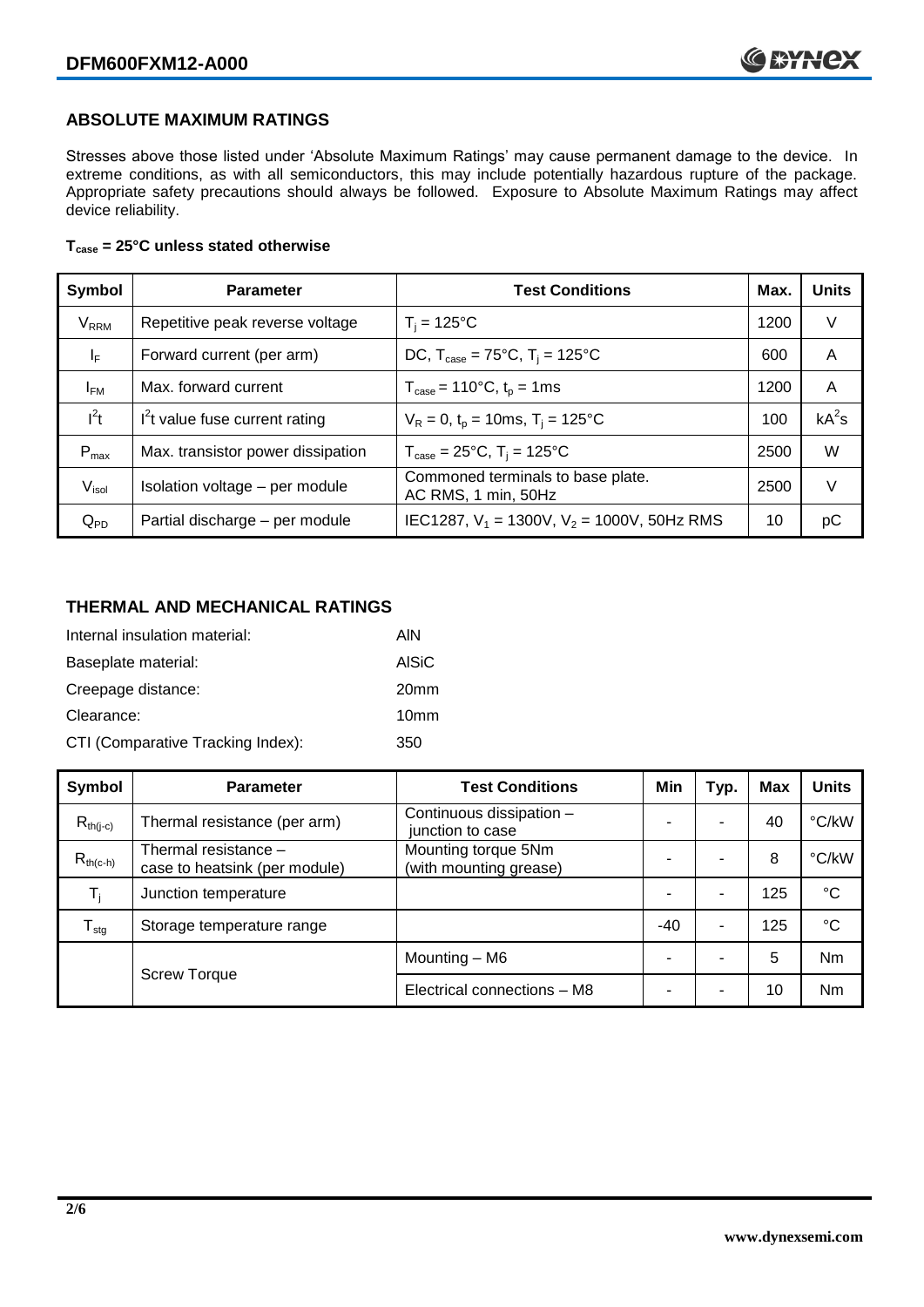# **STATIC ELECTRICAL CHARACTERISTICS – PER ARM**

## **Tcase = 25°C unless stated otherwise.**

| <b>Symbol</b>            | <b>Parameter</b>     | <b>Test Conditions</b>                 | Min | Typ | Max | <b>Units</b> |
|--------------------------|----------------------|----------------------------------------|-----|-----|-----|--------------|
| $I_{\rm RM}$             | Peak reverse current | $V_R = 1200V$ , T <sub>i</sub> = 125°C |     |     | 15  | mA           |
| $V_F$<br>Forward voltage |                      | $I_F = 600A$                           |     | 1.9 | 2.2 | V            |
|                          |                      | $I_F = 600A$ , $T_i = 125^{\circ}C$    |     | 2.1 | 2.4 | V            |
| Lм                       | Inductance           |                                        |     | 20  |     | nH           |

# **STATIC ELECTRICAL CHARACTERISTICS**

# **Tcase = 25°C unless stated otherwise.**

| Symbol | <b>Parameter</b>                                        | <b>Test Conditions</b> | Min | тур | Max | <b>Units</b> |
|--------|---------------------------------------------------------|------------------------|-----|-----|-----|--------------|
| Lм     | Module inductance<br>(externally connected in parallel) |                        |     | 15  |     | nH           |

# **DYNAMIC ELECTRICAL CHARACTERISTICS – PER ARM**

#### **Tcase = 25°C unless stated otherwise**

| <b>Symbol</b>   | <b>Parameter</b>              | <b>Test Conditions</b>  | Min | тур. | Max | Units |
|-----------------|-------------------------------|-------------------------|-----|------|-----|-------|
| $Q_{rr}$        | Reverse recovery charge       | $I_F = 600A$            |     | 100  |     | μC    |
| 1 <sub>rr</sub> | Peak reverse recovery current | $V_{\rm R} = 600V$      |     | 400  |     | Α     |
| $E_{rec}$       | Reverse recovery energy       | $dl_F/dt = 4500A/\mu s$ |     | 40   |     | mJ    |

## **Tcase = 125°C unless stated otherwise**

| Symbol    | <b>Parameter</b>              | <b>Test Conditions</b>  | Min | $\tau_{\text{yp}}$ . | Max | Units |
|-----------|-------------------------------|-------------------------|-----|----------------------|-----|-------|
| $Q_{rr}$  | Reverse recovery charge       | $I_F = 600A$            |     | 150                  |     | μC    |
| - Irr     | Peak reverse recovery current | $V_R = 600V$            |     | 475                  |     | Α     |
| $E_{rec}$ | Reverse recovery energy       | $dl_F/dt = 4200A/\mu s$ |     | 70                   |     | mJ    |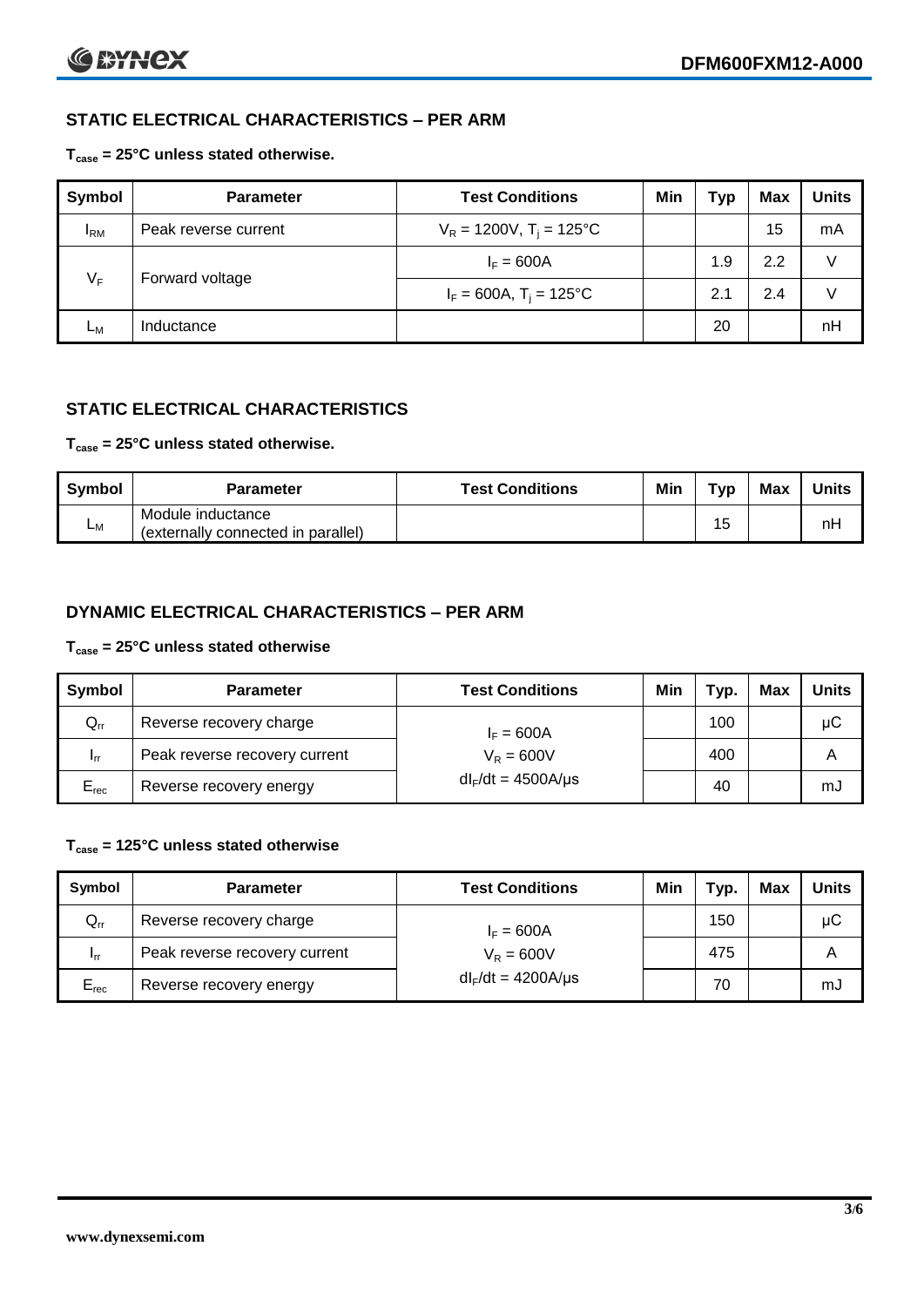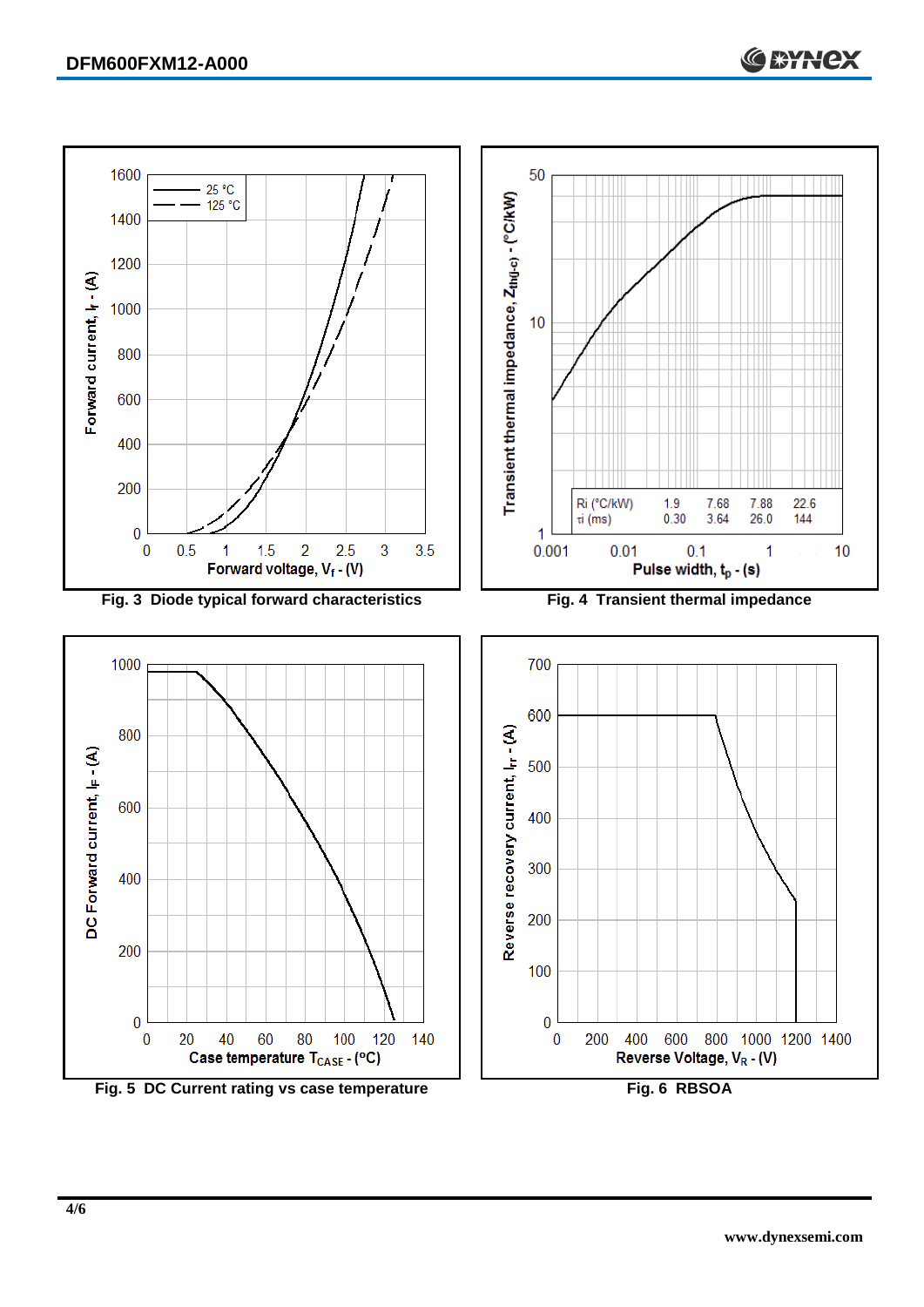



#### **PACKAGE DETAILS**

For further package information, please visit our website or contact Customer Services. All dimensions in mm, unless stated otherwise. **DO NOT SCALE.**